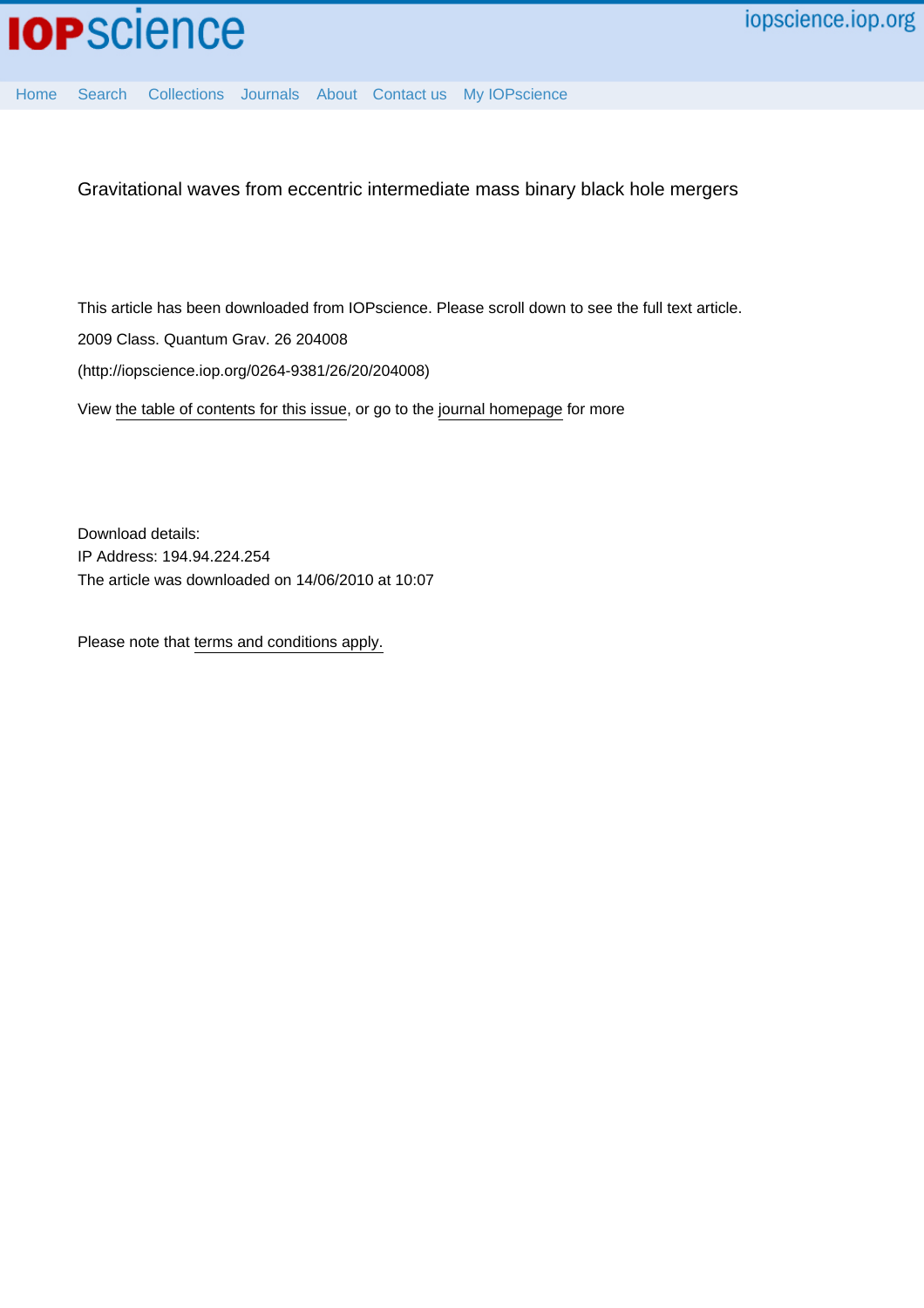# **Gravitational waves from eccentric intermediate mass binary black hole mergers**

## **Birjoo Vaishnav**1**, Ian Hinder**2**, Deirdre Shoemaker**<sup>3</sup> **and Frank Herrmann**<sup>4</sup>

<sup>1</sup> Center for Gravitational Wave Astronomy, University of Texas at Brownsville, TX 78520, USA

<sup>2</sup> Max-Planck-Institut fuer Gravitationsphysik, Albert-Einstein-Institut, Potsdam-Golm, Germany <sup>3</sup> Center for Relativistic Astrophysics, School of Physics, Georgia Institute of Technology,

Atlanta, GA 30332, USA

<sup>4</sup> Department of Physics, University of Maryland, College Park, MD 20742, USA

Received 1 May 2009, in final form 7 September 2009 Published 6 October 2009 Online at [stacks.iop.org/CQG/26/204008](http://stacks.iop.org/CQG/26/204008)

## **Abstract**

Owing to the difficulty of direct observation, mergers of intermediate-mass black hole binaries are relatively less understood compared to stellar-mass binaries; however, the gravitational waves from their last few orbits and ringdown fall in the band of ground-based detectors. Because the typical source is expected to circularize prior to entering LIGO or VIRGO's range, inspiral searches concentrate on circularized binaries. It is possible that events will be missed if there are sources with residual eccentricity. We study the variation of the signal to noise present in the dominant mode of the eccentric evolutions as a function of mass and eccentricity and also the relative contribution of the signal in the various spherical harmonic modes. The energy radiated in gravitational waves increases with eccentricity until the eccentricity becomes too high, leading to plunging trajectories, at which point the energy radiated decreases. This enhancement of the energy for initial eccentricities near the transition value translates into larger signal-to-noise ratios. Consequently despite the anticipated loss in the signal-to-noise ratio due to the use of quasicircular detection templates, some eccentric signals potentially may be seen farther out than others.

PACS numbers: 04.25.dg, 04.30.Db

(Some figures in this article are in colour only in the electronic version)

## **1. Introduction**

With ground-based gravitational-wave detectors at their initial design sensitivity and advancing toward sensitivities that may enable multiple detections of gravitational sources, it is important

0264-9381/09/204008+09\$30.00 © 2009 IOP Publishing Ltd Printed in the UK 1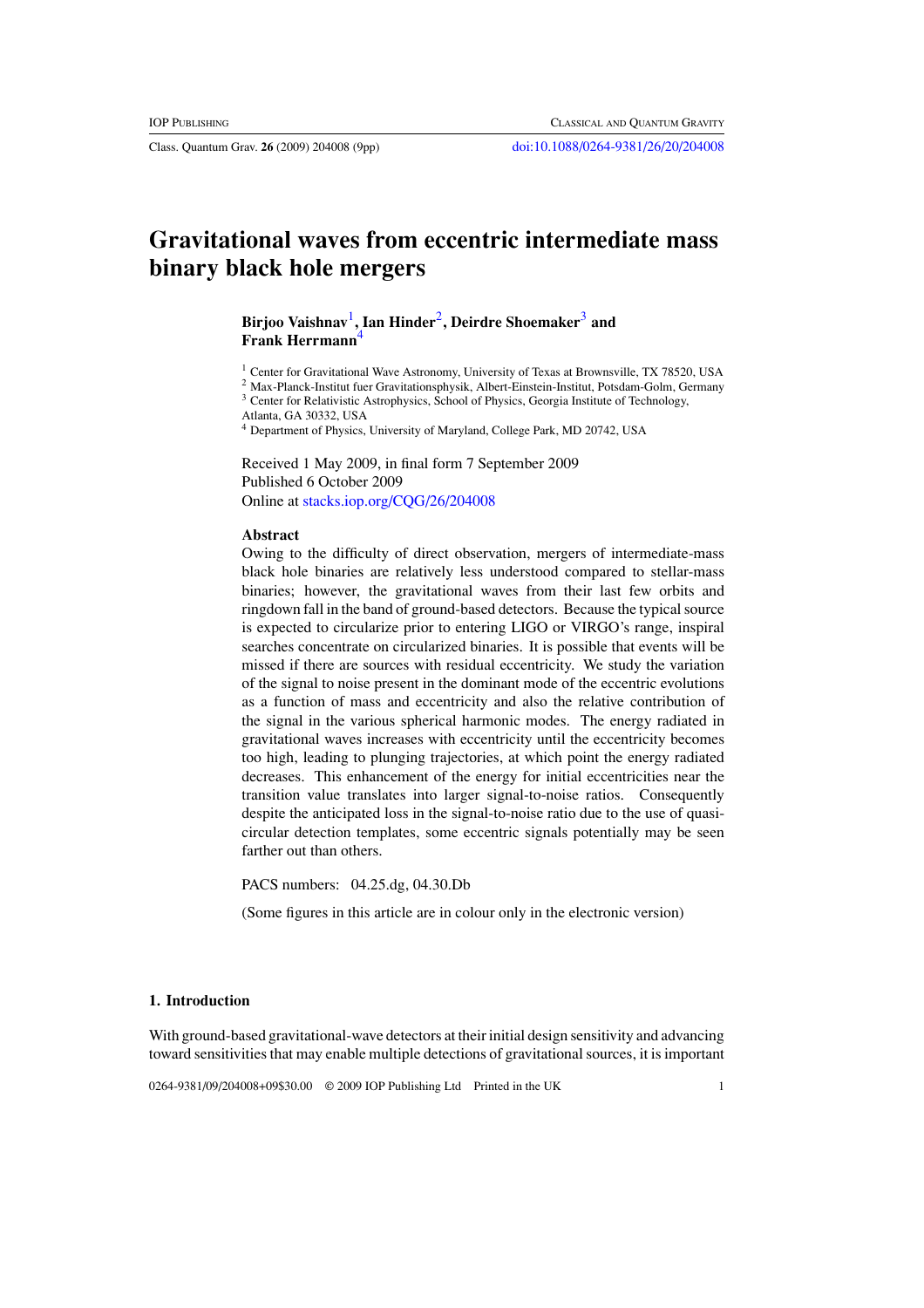to examine the reach of present detection methods. The templates for non-spinning binaries used in inspiral searches of LIGO–VIRGO data use high-order post-Newtonian waveforms and analytic models; however, the breakthroughs in numerical relativity for binary black hole (BBH) mergers offer new opportunities to incorporate the merger and ringdown parts coherently in the search for BBH signals.

Among the sources for the ground-based detectors, the mergers of intermediate mass black holes (IMBHs) can carry the highest signal to noise ratio (SNR) since they would merge at LIGO's most sensitive frequencies. While there are at least a few known binary systems of stellar mass black holes from which estimates of binary formation rates can be made, the claims for IMBH, with masses in the range of  $10^2 M_{\odot} \leqslant M \leqslant 10^4 M_{\odot}$ , are not as well established. There are, however, various merger mechanisms proposed for IMBH mergers [\[1](#page-9-0), [2\]](#page-9-0). A gravitational wave detection of such systems would be the smoking gun for the existence of IMBHs and for the formation mechanism of the binaries. For example, some of the proposed scenarios for forming intermediate mass black hole binaries (IMBBH) indicate the possibility of high residual eccentricities in the binary orbit, even close to the merger [\[3\]](#page-9-0), at least for LISA frequencies. The plausibility of finding significant eccentricities in LIGO band is still under investigation [\[4](#page-9-0)].

For stellar mass binaries, most astrophysical scenarios predict the eccentricity to be negligible and hence the inspiral searches assume the signal to be quasi-circular. Owing to this assumption of quasi-circularity, a possible signal from an eccentric binary may be lost by the searches. The extent of such losses was first investigated by Martel and Poisson, [\[5\]](#page-9-0). They found that for a given eccentricity the loss of the signal-to-noise ratio (SNR) decreased with increasing mass and for a given mass the loss of SNR increased with increasing eccentricity. Recently, this problem was revisited by Tessmer and Gopakumar [\[6](#page-9-0)] using higher order PN waveforms than the ones used earlier. They found that the efficiency of post-Newtonian quasi-circular waveforms in detecting the 2.5 PN eccentric waveforms presented in their paper varied for waveforms calculated by different prescriptions. Cokelaer and Pathak [\[7](#page-9-0)] revisit that work for current and future ground-based detectors and found that eccentricities less than 0.05 had fitting factors  $\geq 0.95$  and could be captured by circular templates for binaries of total mass  $[2, 45] M_{\odot}$ .

Our aim in the present paper is to take the first steps toward extending these previous analyses to IMBBHs with total masses  $M/M_{\odot} \geqslant 30$ . At this mass-range, the merger and ringdown of the binary dominates the SNR allowing us to use numerical relativity waveforms without matching to post-Newtonian ones. We investigate the SNR for waveforms of equalmass  $(m_1 = m_2 \equiv M/2)$ , non-spinning, eccentric binaries during their last few orbits and merger. These waveforms were computed with the MayaKranc code [\[8](#page-9-0), [9\]](#page-9-0). The work presented here is a preliminary study and a future report will include the fitting factors of these eccentric waveforms with noneccentric template waveforms to test the effectiveness of circular templates at detecting eccentric IMBBHs [\[10\]](#page-9-0).

The notation and formulae are explained in section 2, our results are presented in section [3](#page-4-0) and the conclusions in section [4,](#page-8-0) along with caveats and future work.

#### **2. Notation and formalism**

#### *2.1. Merger waveforms from numerical relativity*

We outline the spectra and some details of the numerical waveforms, and then outline the frequencies over which these waveforms could be a reliable representation of a LIGO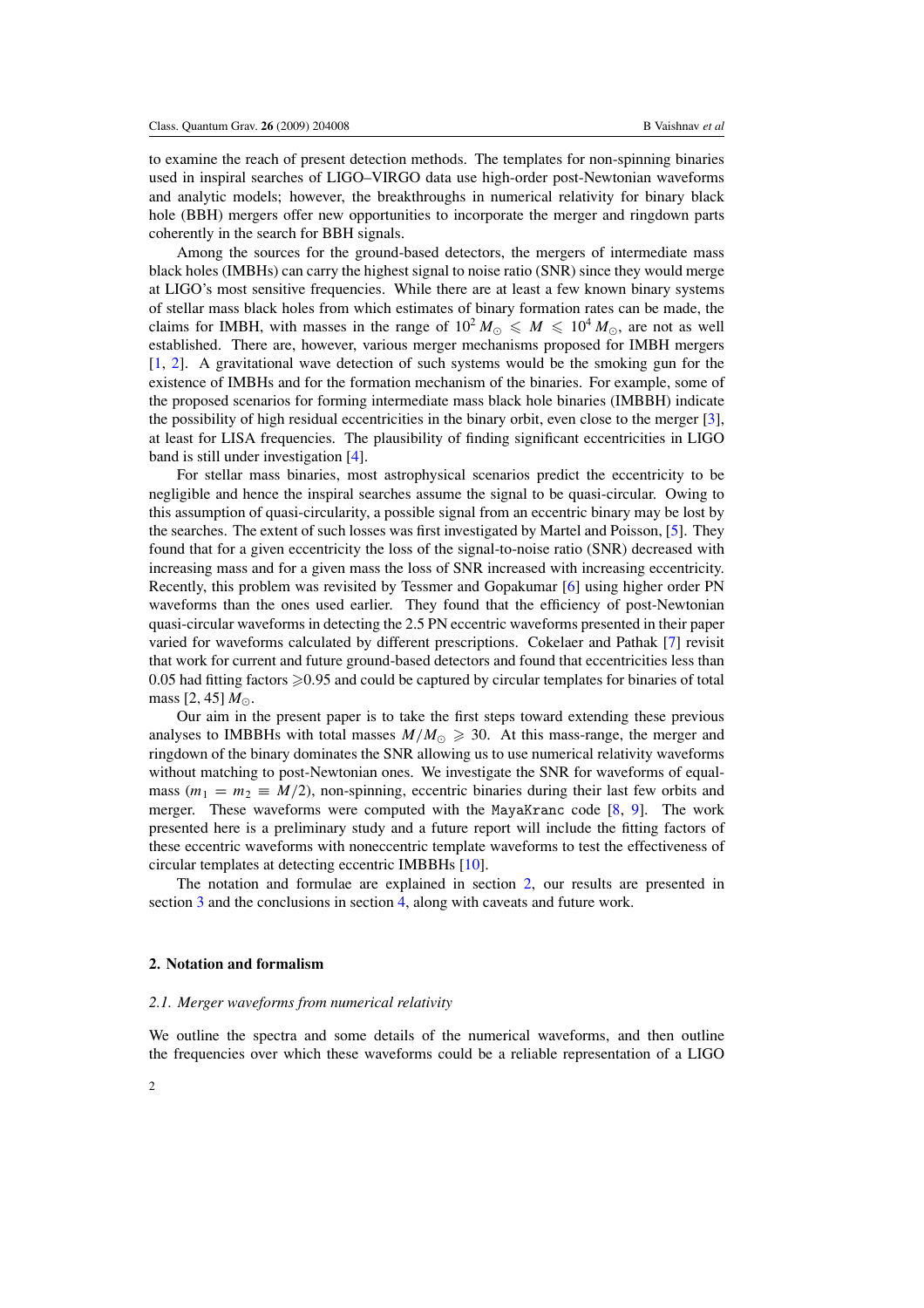<span id="page-3-0"></span>

**Figure 1.** Left panel: the spectra for strain with  $|h(f)|$  representing both ∼ $|\tilde{h}_+(f)| \simeq \tilde{h}_{\times}(f)$ from various eccentricities to illustrate four distinct regions of the spectrum initial data/early inspiral, late inspiral, circularized plunge/merger and ringdown. Right panel: the frequency in Hz corresponding to the three regions is demarcated in the spectra to show the scaling with mass. The horizontal lines indicate the lower cutoff frequency for iLIGO 40 Hz, and the sweet spot region between 100 and 200 Hz.

signal. The waveforms are equal-mass, non-spinning binaries with initial eccentricities of *e* = {0*.*0*,* 0*.*1*,* 0*.*2*,* 0*.*3*,* 0*.*4*,* 0*.*5*,* 0*.*6*,* 0*.*7*,* 0*.*8}.

*2.1.1. Strain waveforms in Fourier domain:* Our numerical waveforms are calculated from a three-dimensional, general relativistic evolution in terms of the Newman–Penrose  $\Psi_4$ , where  $rm\Psi_r(t, r) = \sum_{\ell m} {}_{-2}C_{\ell m}(t, r) {}_{-2}Y_{\ell m}(\theta, \phi)$ , and *r* is the radius of the coordinate sphere on which  $\Psi_4$  is computed. The relationship between  $\Psi_4$  at future null infinity and the actual amplitude of the gravitational wave,  $h(t)$ , is given in terms of the two polarizations of the gravitational waves,  $h_+(t)$  and  $h_{\times}(t)$ , as  $\Psi_4(t) = \frac{d^2}{dt^2}(h_+(t) - ih_{\times}(t))$ , which will be approximately correct at a large extraction radius. The impact of extraction radius as well as the numerical errors on detection of eccentric mergers is addressed elsewhere [\[11](#page-9-0)].

To carry out the analysis, we compute the Fourier transform of the quantities  $h_{+}(t)$ and  $h<sub>\times</sub>(t)$ . These quantities are computed directly from the Fourier transform of the real and imaginary parts of  $\Psi_4$  to yield  $h_+(f)$  and  $h_+(f)$  respectively, for example,  $\tilde{h}_+(f) = \mathcal{F}(\text{Re}(\Psi_4))(f) / (-4\pi^2 f^2)$ . This avoids issues regarding integration constants that arise from the time domain integration of  $\Psi_4$  [\[12](#page-9-0)].

In previous work, [\[8\]](#page-9-0), we studied the set of eccentric waveforms used here for how the binary circularizes during the non-linear portion of the coalescence. Figure 1 shows the spectra of a selection of the eccentric runs. The three vertical lines of the figure to the left illustrate regions of the evolution.

The first and second regions indicate the modulations that are due to the different initial eccentricities each evolution possessed. The third region shows the 'circularization' of all the binaries prior to merger. The final region shows that the black holes ring down to the same final values of mass and spin. This demonstrates the results of [\[8](#page-9-0)] which reported that the binaries with  $e \leq 0.3$  $e \leq 0.3$  formed the same final black hole (see figure 3 in that paper).

*2.1.2. Frequency range and limitations:* The numerical waveforms used in this paper contain a small number of cycles prior to merger; and therefore, they do not span the entire LIGO frequency band. The initial orbital period of these runs is chosen to be the same within numerical error. Due to the proximity to the merger, the definition of eccentricity is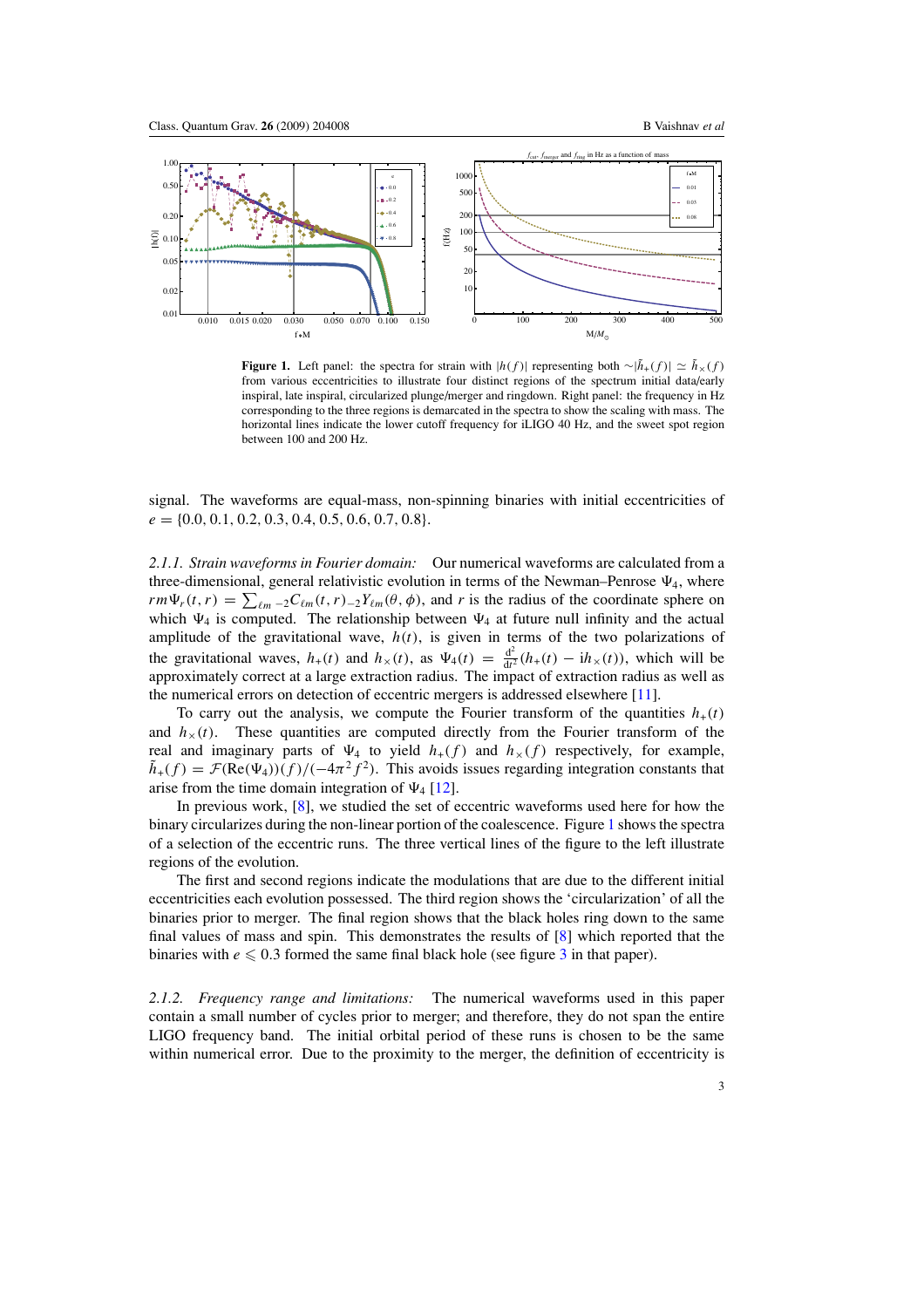<span id="page-4-0"></span>ambiguous. An additional effect is that the higher eccentricity runs merged faster than the lower eccentricities, and have fewer cycles prior to merger.

The stringent lower limit on  $f_{\text{min}}$ , the lower end of the spectrum of the waveform and hence also the data analysis, is  $0.02/M$  for the high eccentricity  $e = 0.6$ , while for eccentricities  $\leq 0.3$  the chosen cutoff is at  $0.01/M$ . The orbital frequency oscillates due to precession and the frequency at the peri-astron is what is chosen for picking the cutoff. The mass for which the entire signal is in the LIGO band thus changes for each eccentricity. This is illustrated by the figure on the right in figure [1.](#page-3-0) One can see from the figure that the late merger and ringdown signal will be 'in-band' for masses  $\leqslant 500\,M_\odot$  and out of band for higher masses, for the initial LIGO noise curve. Our results are reliable for masses  $\geq 60 M_{\odot}$  for lower eccentricities and for masses  $\geqslant$  120  $M_{\odot}$  for higher eccentricities, assuming initial LIGO noise. However, the results for higher eccentricities can be valid for lower masses by setting  $f_{\text{min}}$  to be proportionately higher, at say 100 Hz instead of 40 Hz for example.

## *2.2. Caveats owing to definition of eccentricity:*

As highlighted in [\[8](#page-9-0), [13\]](#page-9-0), in the evolutions we use, as the eccentricity is increased there is a transition from inspiral to plunge at around *e* ∼ 0*.*5. Actually without specifying the initial separation along with the orbital period/eccentricity as done in [\[8](#page-9-0)], the eccentricity by itself would not be a meaningful parameter. These runs then comprise a set of points along a onedimensional curve in the two-dimensional space of eccentricity and initial separation. The specific values of eccentricity then act as mere labels to represent a set of possible evolutions rather than being representative of eccentric evolutions in general.

## **3. Results: distance reach of eccentric binary black holes**

We study the relative contribution to the signal-to-noise to the spin weighted spherical harmonic components of the eccentric waveforms in what follows.

#### *3.1. Signal to noise ratio (SNR)*

In the usual matched filtering analysis for gravitational wave detection, given two waveforms  $h_1(f)$  and  $h_2(f)$ , the scalar (or inner) product between these two functions is defined as

$$
\langle h_1 | h_2 \rangle = 4 \operatorname{Re} \int_{f_{\min}}^{f_{\max}} \frac{\tilde{h}_1(f) \tilde{h}_2^*(f)}{S_h(f)} \, df,
$$
\n<sup>(1)</sup>

where  $S_h(f)$  denotes the noise spectrum for which we use the initial LIGO (iLIGO) noise curves.

The signal-to-noise ratio is given by

$$
\rho^2 = \langle h|h\rangle \tag{2}
$$

and depends on the distance of the source from the detector.

#### *3.2. The role of higher spherical harmonic modes*

An estimate of the relative strength of signal-to-noise in the various spherical harmonic modes can give insight on whether or not they impact the detection. In general, owing to the asymmetry relative to the circular case, one would expect more signal in the higher modes of an eccentric binary. A general signal will combine various spherical harmonic modes depending on the inclination of the source relative to the observer.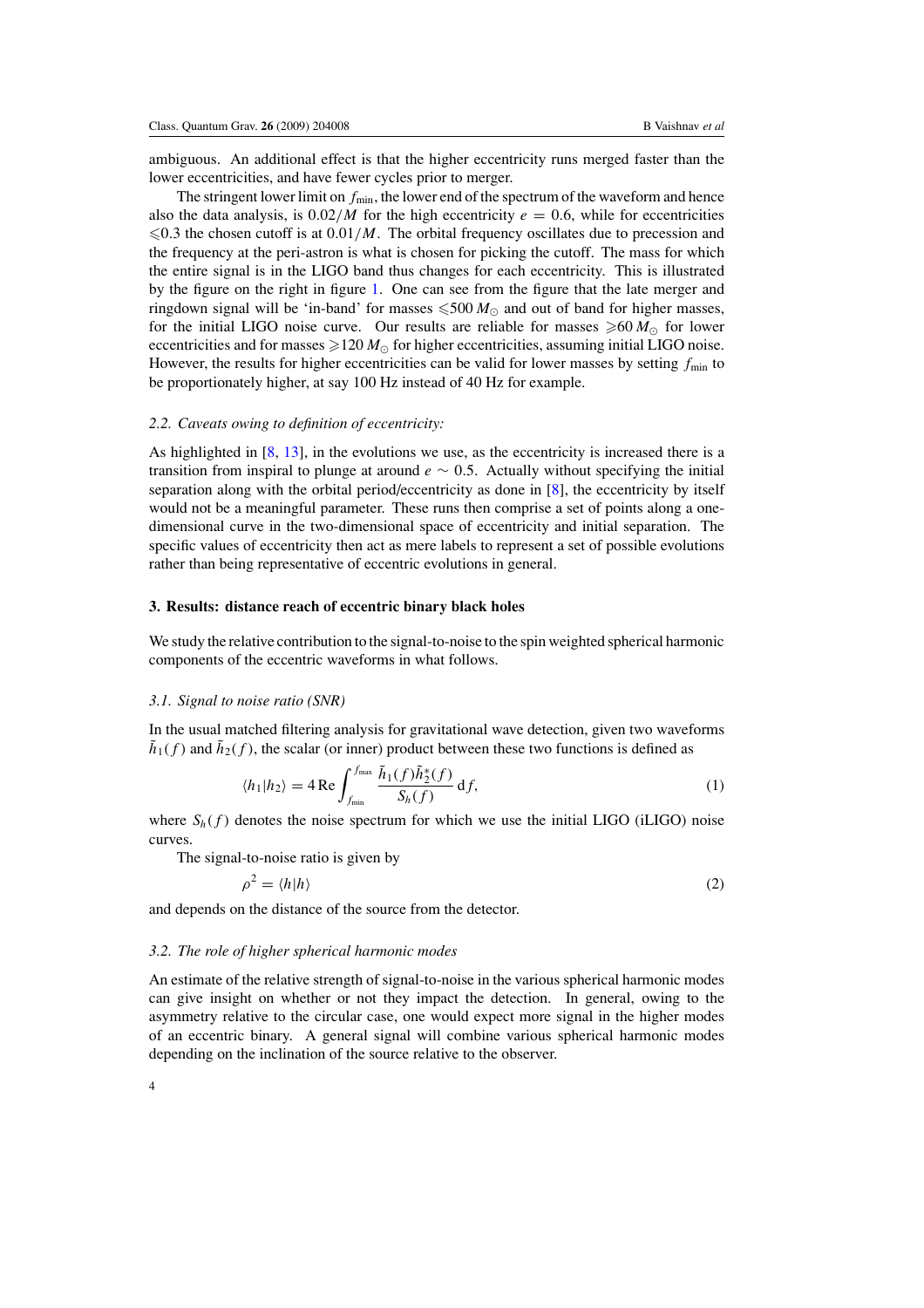

**Figure 2.** The relative signal-to-noise ratio for iLIGO in different modes of the eccentric waveforms. The dots, squares, vertical triangles, diamonds and inverted triangles represent the total masses 40, 80, 120, 160 and 200  $M_{\odot}$  respectively. The top left/right figure is for  $(\ell, m) = (2, 2)/(2, 0)$  and the bottom left/right is for  $(3, 2)/(4, 4)$  modes respectively.

Figure 2 is a plot of the signal-to-noise ratio as a function of initial eccentricity for a selection of total mass values. The signal strength is inversely proportional to the distance of the source from the detector. We want to compare the mode variation with eccentricity and mass alone, so we scale out the distance. To remove the distance dependence, we normalize the SNR by the peak SNR of the  $e = 0$  waveform. This peak occurs at ~140  $M_{\odot}$ . By normalizing our SNR in this manner we are comparing all the eccentric binaries at the same (arbitrary) distance. In other words, we compare sources with different eccentricities, a given mass and an arbitrary distance. The modes not shown here have strengths below the numerical error.

Figure 2 shows several facets of the SNR distribution into higher harmonics. The SNR in the  $\ell = |m| = 4$  mode has a significantly different variation with mass than the dominant,  $\ell = |m| = 2$  mode. This is because its  $f_{\text{min}}$  and  $f_{\text{max}}$  frequencies are twice that of the dominant mode, hence falling in a different place in the LIGO noise curve. The transition between inspiral and plunge occurs at  $e \approx 0.5$  and the SNR around that is consistently higher than the circular case by ∼20%. The  $\ell = 2, m = 0$  mode contributes three times more in the nearly plunging case of  $e = 0.8$ , while for  $e \le 0.3$ , its contribution is more or less independent of eccentricities. The  $\ell = 3$ ,  $|m| = 2$  and  $\ell = |m| = 4$  modes exhibit a greater variation with mass than the  $\ell = |m| = 2$  mode.

Figure 2 also shows that the  $\ell = |m| = 4$ ,  $\ell = 3$ ,  $|m| = 2$  and  $\ell = 2$ ,  $m = 0$  are secondary. Because these modes carry less than  $\approx 10\%$  of the signal in general, we only consider the dominant mode in our further analysis. By disregarding the contribution of the secondary modes, we are incurring an error of approximately ten percent, the error being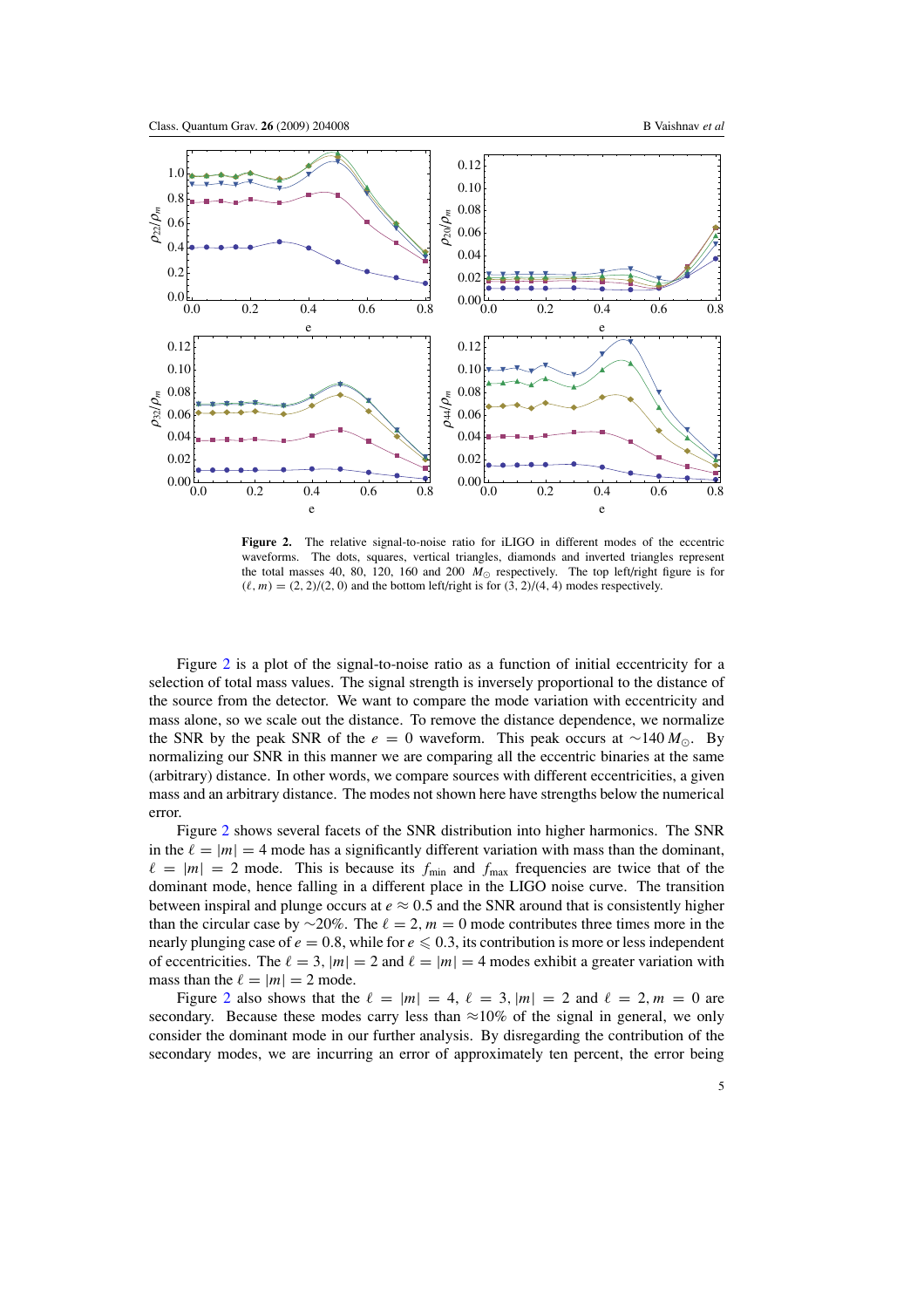<span id="page-6-0"></span>

**Figure 3.** For a threshold iLIGO signal-to-noise of 10, the interpolated contours of the maximum distance reach (also called the signal horizon) in the (mass, eccentricity) parameter space. The contours are labeled in units of 10 Mpc to facilitate display.

maximum near the inspiral–plunge transition eccentricity. In addition, there is interference between the modes that can add constructively or destructively to the SNR.

In order to estimate the extent of such interference, we calculated the fitting factors between the full waveform at various inclination angles which contained modes up to  $\ell = 4$ and a waveform with just the  $\ell = |m| = 2$  mode and found that they were within 0.95 for  $e \le 0.2$  at 100  $M_{\odot}$ . This indicates that at least for low eccentricities, the signal to noise ratios and hence the distance reach calculated using the dominant mode would be accurate to 5% even for an arbitrarily inclined source.

Ignoring the contribution of higher spherical harmonic modes is, within numerical error, the same as assuming an optimally oriented source. This is because the odd  $\ell$  modes do not contribute in the case of such a source and the  $\ell = 4$ ,  $|m| = 2$  mode which will be the next dominant contribution is below numerical error for our case. The contribution of the *(*4*,* 4*)* mode is suppressed because of the spherical harmonic coefficients which are nonzero only for  $m = 2$ . We ignore the (3, 2) mode as the error incurred by that is below the 5% level.

Hence, the assumption that the dominant  $\ell = |m| = 2$  mode is the same as the optimally oriented signal is a valid approximation. We study the properties of the dominant modes for various eccentricities and masses in the next section.

#### *3.3. Distance reach for optimally oriented eccentric binaries*

In figure 3 we remove the normalization to the peak of the circular SNR and plot contours of SNR with the total mass of the binary and eccentricity forming the axes. The SNR is inversely proportional to distance. Hence, this figure can be interpreted as the SNR for sources with different eccentricities and masses at a fixed distance of 100 Mpc, or equivalently, the contours of the distance at which the SNR would be 10 for each source. In the second case, the contours labels are to be read in units of 10 Mpc.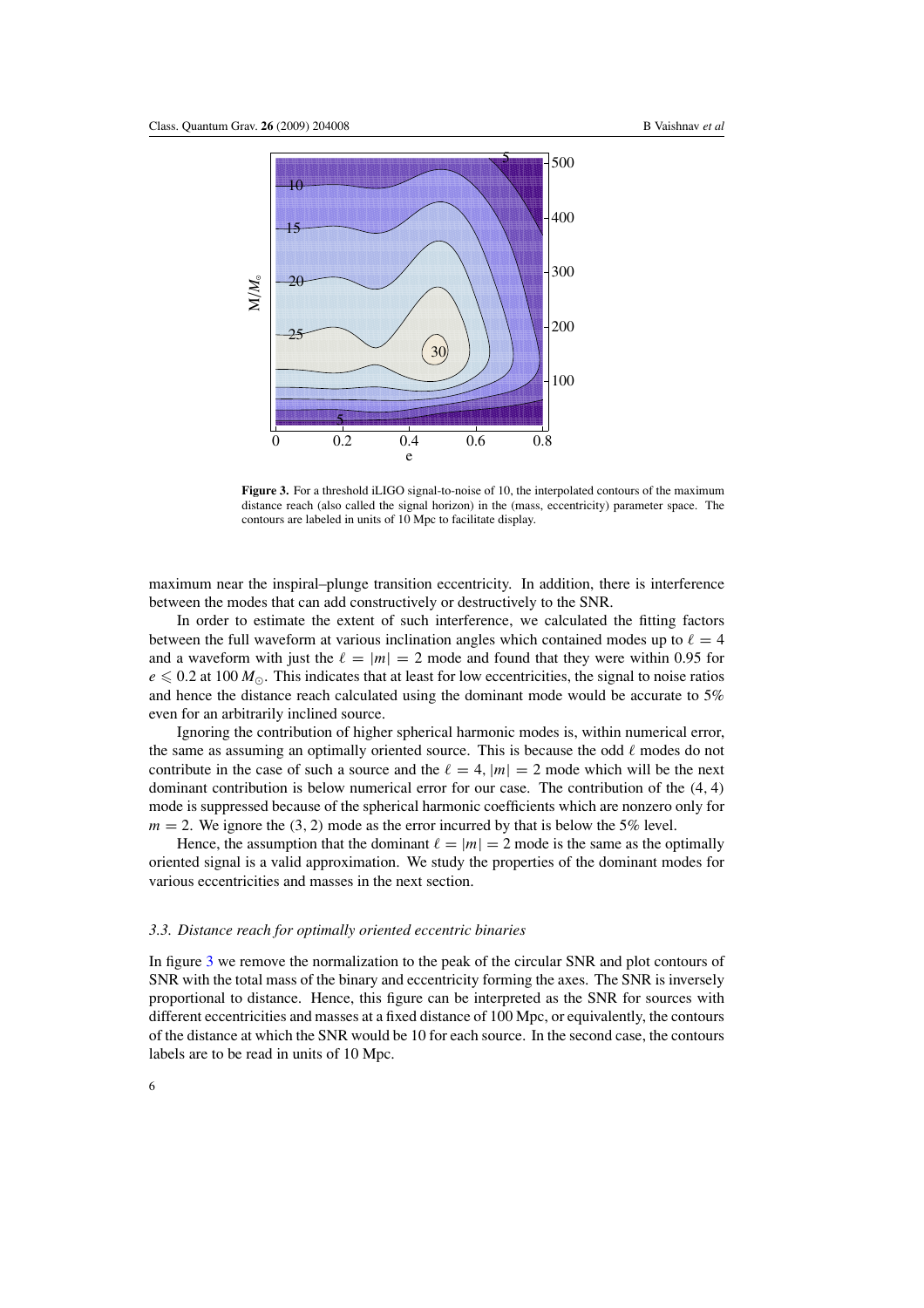

Figure 4. The relative enhancement in the detection volume due to eccentricity for three different masses, 80*,* 120*,* 200 *M*- for iLIGO.

There is significantly more signal from the transition eccentricity than a quasi-circular binary at identical distance. This relationship can be inverted to infer that eccentric binaries of *e* ∼ 0*.*5 can be seen to slightly greater distance, about 20–25% farther, than a circular binary. However, again note that the numerical evolutions initiated with this eccentricity and lead to plunging orbits, and the characterization of eccentricity is ill-defined for these cases. This enhancement suggests that at transition eccentricities which are not low enough for inspiral nor high enough for plunges, greater energy may be radiated and hence higher signal-to-noise ratios maybe observed.

This eccentricity range is interesting for two related reasons, it is the transition point to plunging orbits and the point where we found the maximum value of spin in the final black hole. However, our eccentric waveforms are not all equally accurate due to the specific initial data scheme used to set the initial eccentricity. At higher eccentricities, each orbit contributes energy at various frequencies and so having a relatively close-separated evolution may limit the accuracy of the signal. The effect may be acute at high eccentricities, where effectively one is capturing the last cycle of a long evolution, which is challenging to evolve in practice given the huge run time required.

#### *3.4. Relative enhancement of detection volume*

Given a threshold SNR of say ten, the maximum distance to which one can see a source determines a detection volume, assuming isotropy of the SNR with respect to source sky location. In order to show how dramatic the enhancement of the SNR shown in figure [3](#page-6-0) is, we plot below the relative enhancement in the detection volume compared to that of the  $e = 0$ signals. This is given by  $V_{rel} = (\rho(e, M)/\rho(0, M))^3$ .

As we see from the figure 4, the transition from inspiral to plunge leads to enhancement of the detection volume by almost a factor of two. As a result if one were to estimate a detection rate for these objects assuming a flat prior in eccentricity, the rate would be maximum for terminal eccentricities that range around  $e \approx 0.5$ . How robust this result is to change in initial data remains to be seen.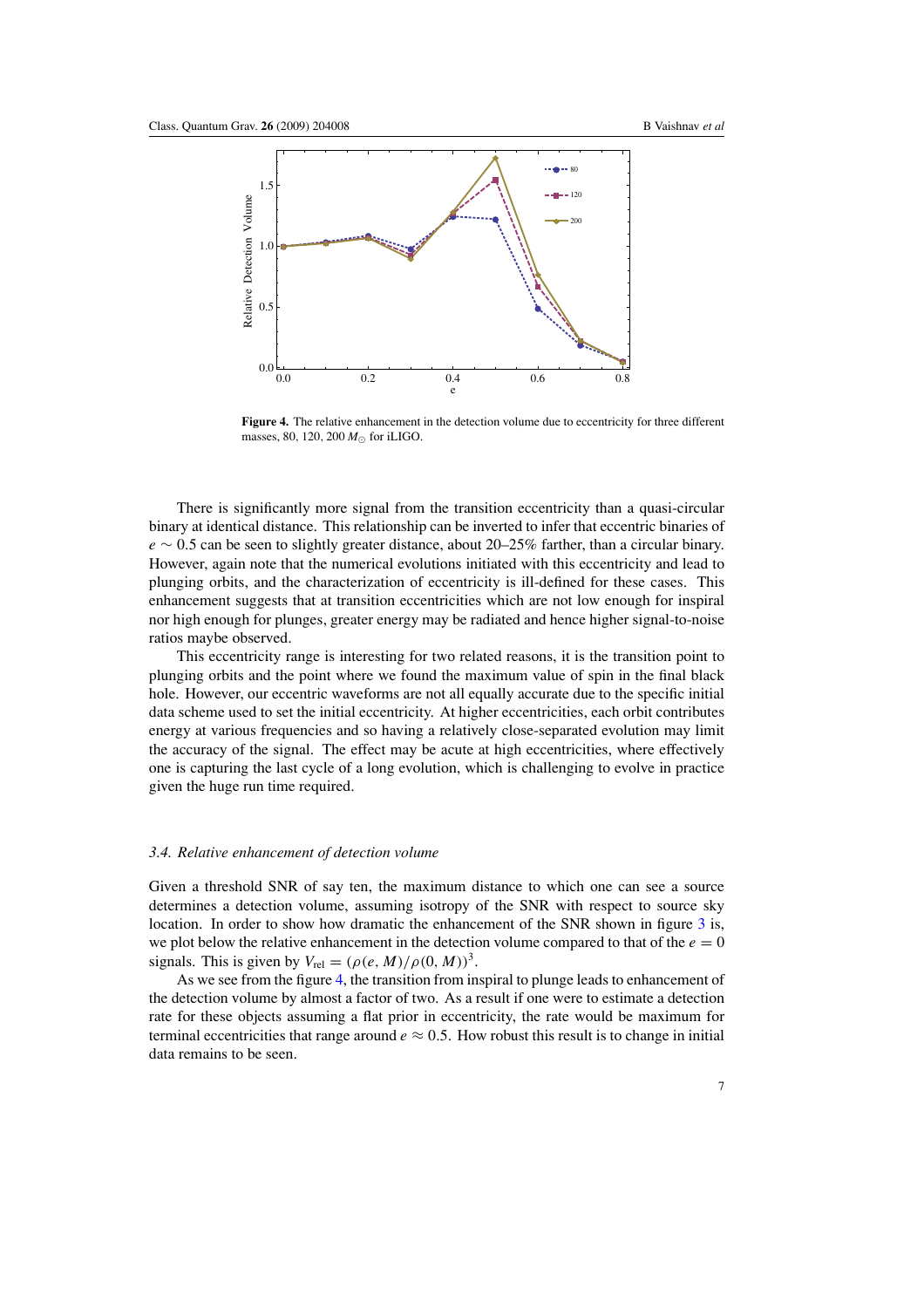## <span id="page-8-0"></span>**4. Conclusion**

The question of how eccentricity in the last few orbits of an intermediate mass black hole binary affects its distance range and signal-to-noise distribution in various higher modes is explored in this preliminary work. We examined this question using numerical relativity waveforms from eccentric binaries ranging from quasi-circular up to high eccentricities ranging from 0 to 0.8 in steps of 0.1. The eccentricity is not well defined at  $e \ge 0.5$  that leads to plunges rather than an orbit before merger, and those higher eccentricity values are to be considered only as a label for the runs. A more thorough treatment would require looking at longer evolutions of these high eccentricities.

A preliminary investigation into the importance that the higher spherical harmonic modes might have in signal from these eccentric binaries, found that the modes sub-dominant to  $\ell = |m| = 2$  carry less than 10% signal. The  $\ell = |m| = 4$  and the  $\ell = 3$ ,  $|m| = 2$  modes showed an enhancement in the signal-to-noise at the transition eccentricity  $(e \sim 0.5)$ . These modes do not contribute significantly to an optimally oriented binary.

Next we studied the signal-to-noise ratio variation assuming optimal source orientation and found that it peaks around the inspiral–plunge transition eccentricity  $e \approx 0.5$ . This results in being able to see an eccentric binary with eccentricities in the regime *(*0*.*4*,* 0*.*55*)* farther out than one can see an  $e = 0$  binary. However, the specific values of eccentricities here are not as important as the indication that the initial eccentricities which are at the transition seem to lead to a higher signal to noise ratio. The reduction in SNR in the case of plunges seems to be well known for the case of EMRI signals for example [\[14](#page-9-0)] but we explicitly show this to be the case even in the fully non-perturbative numerical relativity regime. More investigation of transition eccentricities would be needed before this conclusion can be made robust.

These values of SNR and distance reached were calculated assuming matched filtering of signals from eccentric sources with templates identical to the signal. Relaxing this assumption, one can ask how efficient are circular templates in capturing signals from eccentric sources. For low eccentricity stellar mass signals, such templates seem to be good enough for detection. However, for the case of IMBBH mergers, this question has not been settled yet.

In an upcoming paper [\[11\]](#page-9-0), we shall study the efficiency of circular templates in capturing eccentric mergers of intermediate mass black hole binaries of mass  $\geq 50 M_{\odot}$ . We will also examine the effect of numerical errors in the eccentric numerical relativity runs and the effect they have on the distance reach etc. Another important avenue of investigation is to fill in the gap between stellar mass eccentric binary waveforms and the intermediate mass ones, which will likely require reliable hybrid waveforms constructed from numerical relativity and post-Newtonian methods. Having such waveforms will allow us to make a definitive claim about the efficiency of circular templates. Finally, these analyses and conclusions were done using equal-mass, non-spinning waveforms. How unequal masses and spins break the degeneracy remains an interesting question for future work.

## **Acknowledgments**

BV thanks Soumya Mohanty and Matt Benacquista for stimulating discussions, Patrick Brady for his insightful questions, Mario Diaz for encouragement and the Center for Gravitational Wave Astronomy, University of Texas at Brownsville for travel support and research funding. The Center for Gravitational Wave Physics at Penn State, where this project was started, is supported by the NSF under cooperative agreement PHY-0114375. Support for this work was also provided by NSF grants PHY-0653443 and PHY-0653303. Computations were performed